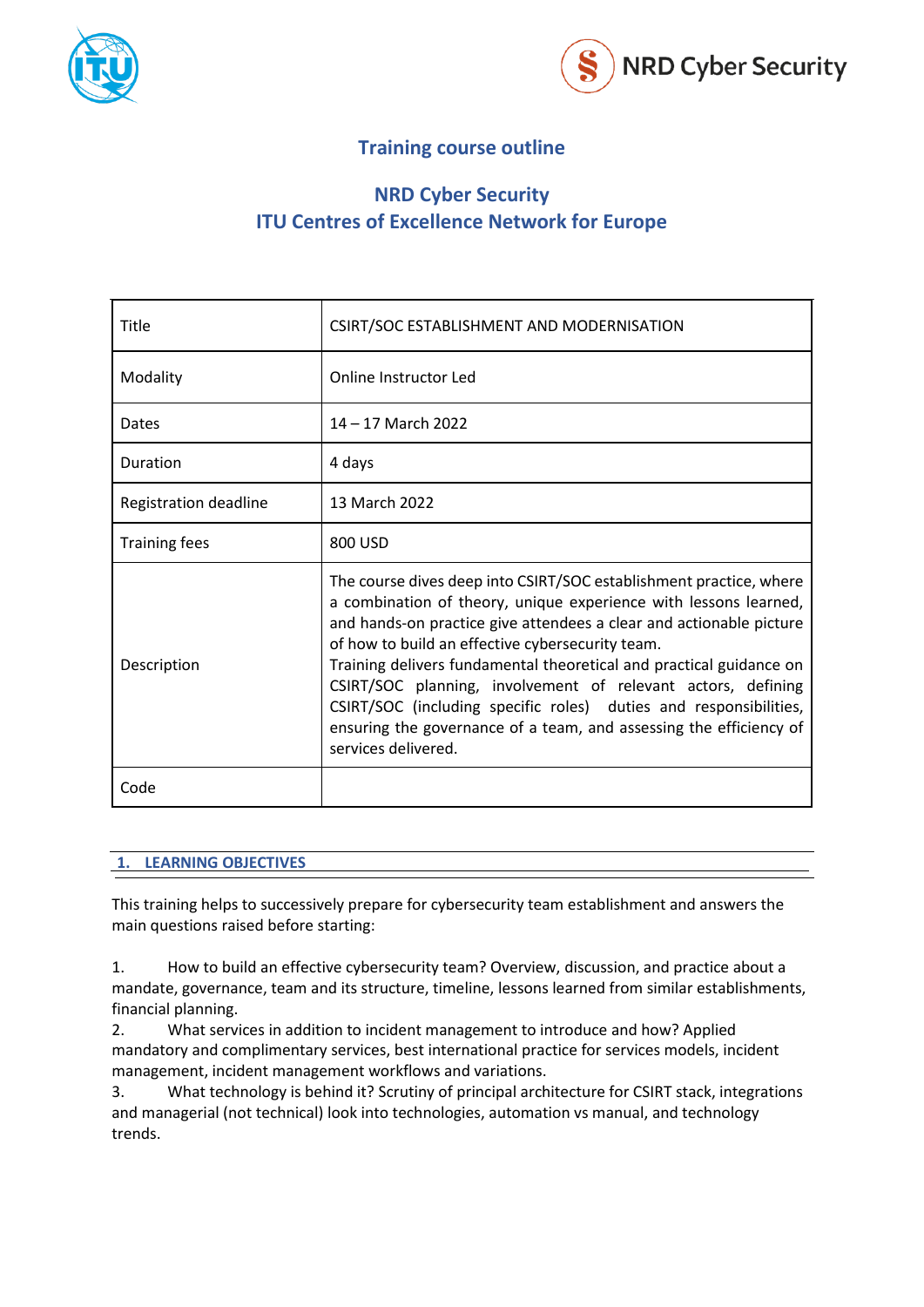



4. How to mature security services and when? Elaboration of KPIs, SLAs and related metrics, security briefings, weekly/monthly/quarterly/yearly reports, analysis of examples and exercises on how to plan improvements for security services provided.

5. What is the baseline for it? Presentation of best international models measuring the maturity of cybersecurity team and its various components, advice on how to use them and how they help in operational environment.

## **2. LEARNING OUTCOMES**

Upon completion of this training, participants will be able to:

- 1. Lead security team establishment activities
- 2. Clearly define the position, role and responsibilities of cybersecurity team within an organisation or the state
- 3. Elaborate and measure the services provided by cybersecurity team
- 4. Understand the technologies used by cybersecurity team
- 5. Set up the requirements and timelines for cybersecurity team establishment

## **3. TARGET POPULATION**

The training is designed for non-technical professionals who are (or will be) responsible for cybersecurity teams (CSIRT/CERT/SOC) establishment, management and growth in governmental and private sectors. Such leader must possess strong understanding about the purposes, requirements, duties and effective performance of the unit and be able to implement it in practice.

#### **4. ENTRY REQUIREMENTS**

N/A

# **5. TUTORS/INSTRUCTORS**

| Name of tutor(s)/instructor(s)                                                         | Contact details |  |  |
|----------------------------------------------------------------------------------------|-----------------|--|--|
| Dr. Vilius Benetis                                                                     | vb@nrdcs.lt     |  |  |
| CSIRT/SOC architect, cybersecurity incident                                            |                 |  |  |
| handling expert, researcher practitioner,                                              |                 |  |  |
| Director at NRD Cyber Security                                                         |                 |  |  |
| Trainer has been working in numerous countries on strengthening national cybersecurity |                 |  |  |
| environments in Asia, Africa, Europe, South America.                                   |                 |  |  |

# **6. TRAINING COURSE CONTENTS**

**Session 1.** Introductions and Expectations

**Session 2.** Cybersecurity Monitoring & Incident Response Teams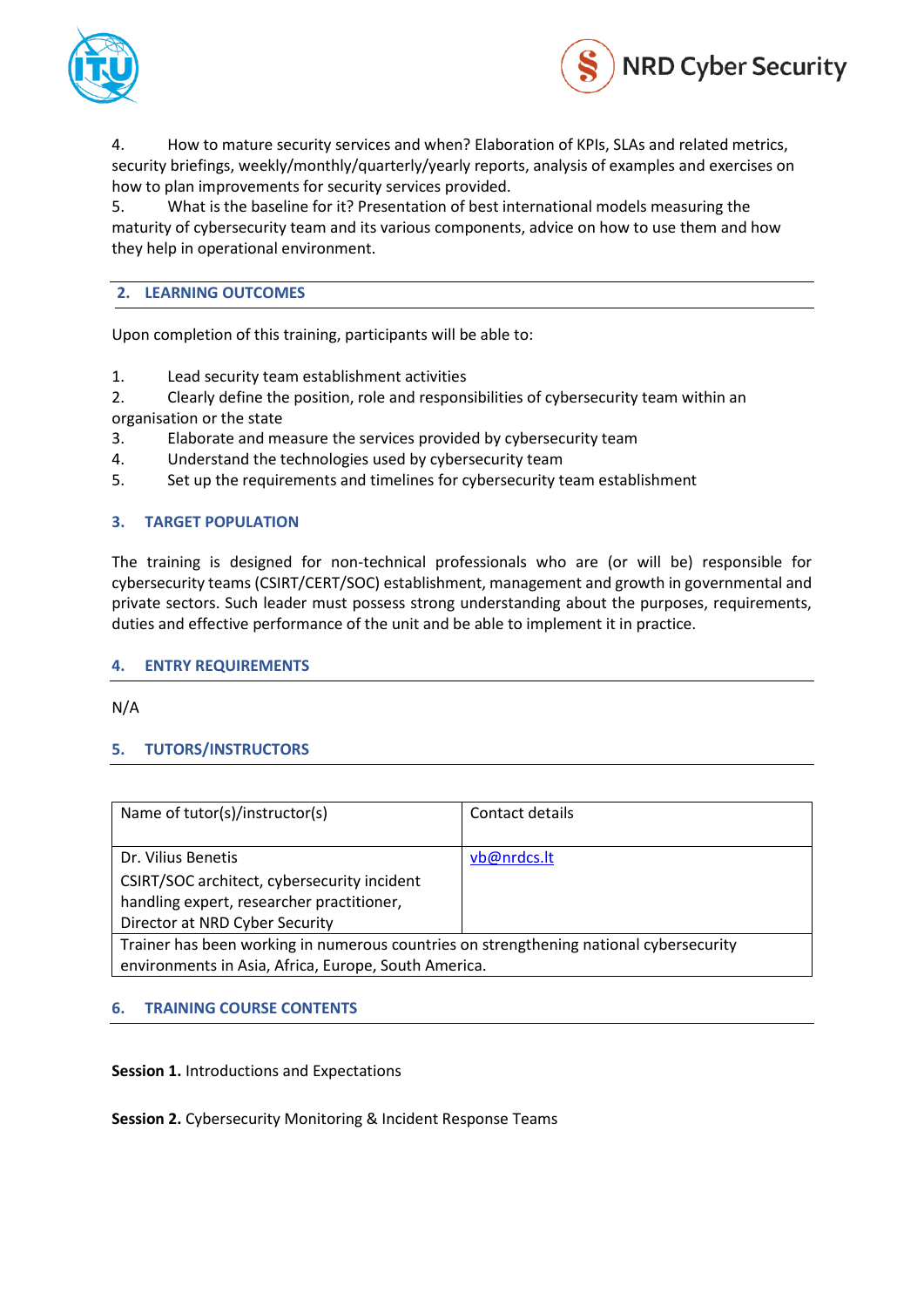



An overview of the different types of cybersecurity teams: similarities and differences. Essential elements for national incident handling capabilities. Use cases for centralized and decentralized models. Different CSIRT/SOC stacks**.**

# **Session 3.** Process of Building the CSIRT or SOC Team

Detailed explanation what stages elements are mandatory and what must be done during these stages. Typical implementation roadmap drawing. Initial idea and purpose.

#### **Session 4.** CSIRT Mandate

What it is and what content: Authority given to a CSIRT to serve and act in their constituency. Responsibility for what a CSIRT will be accounted for. Requirements, Objectives, and Tasks.

#### **Session 5.** CSIRT Services

Best international practice for cybersecurity team services models. Services typical sets. What services in addition to incident management to introduce and how? Free or charged services.

**Session 6.** Incident Management Incident management workflows and variations. CSIRTs alternatively use. Classification of incidents.

## **Session 7.** Automation of CSIRTs and SOCs

Scrutiny of principal architecture for CSIRT stack, integrations and managerial (not technical) look into technologies, automation vs manual, and technology trends. RTIR, MISP etc.

#### **Session 8.** Applied Threat Intelligence

Introduction to and discussion about Cyber Threat Intelligence.

**Session 9.** Reporting

Simplified "6W" method: What (objectives and content), When (how often), how (attractiveness of report) ant to whom (the audience).

#### **Session 10.** Maturity Models of CSIRTs

Presentation of the best international models measuring the maturity of cybersecurity team: SIM3 model, SOC-CMM model. Various components of cybersecurity team maturity assessment, advice on how to use them and how they help in operational environment.

Assessment of security services: how and when.

Elaboration of KPIs, SLAs and related metrics.

Use cases: Adjusting own growth to a reference model; Diagnosis and planning for improvement; Certification.

#### **Session 11.** Upskilling of People

What skills are needed. How decrease the gaps between your team current competence level and desired level. Training plan. Overview of actual possible on the market training courses.

**Session 12.** Partnering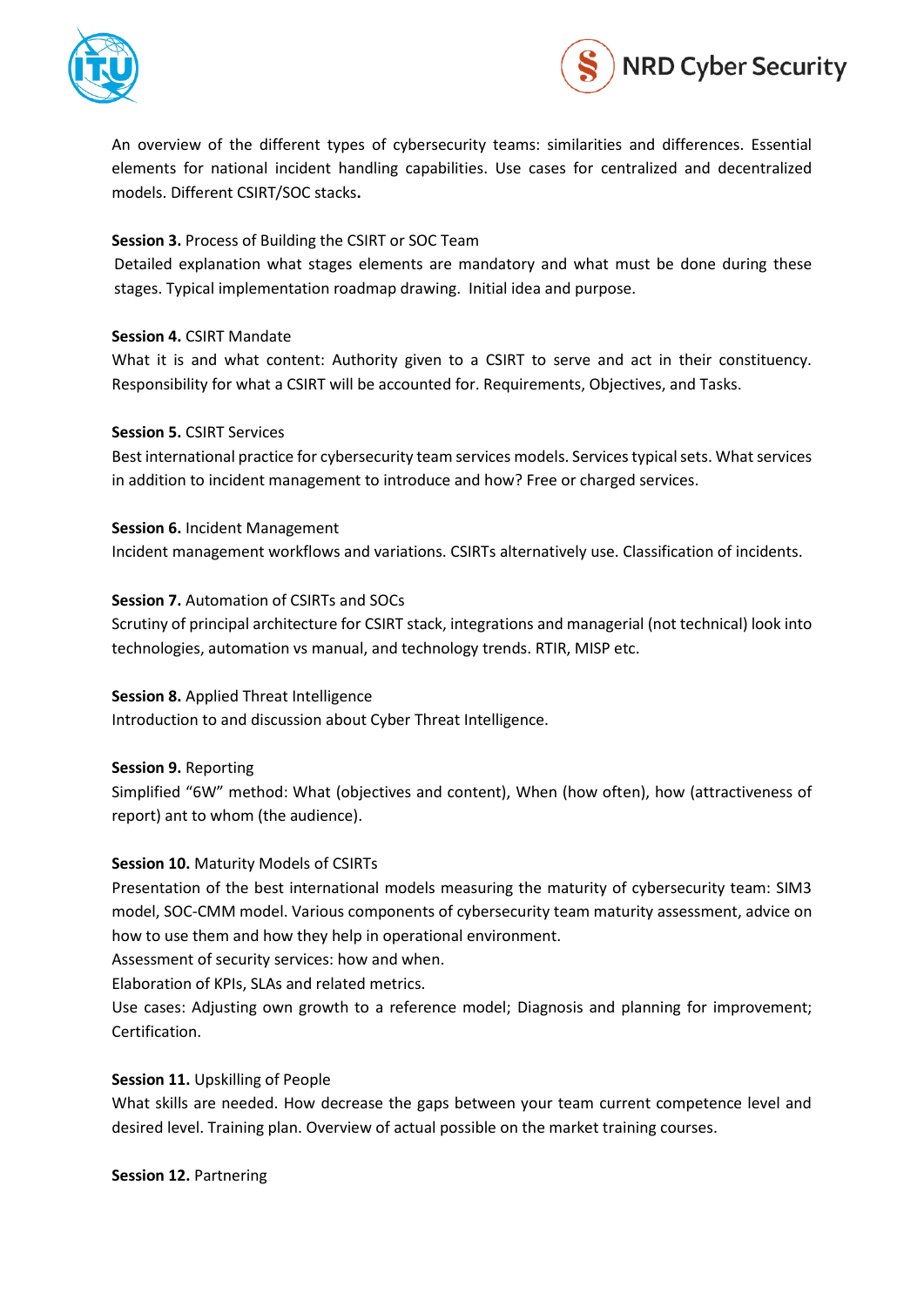



Guidance on partnerships. Best practices overview: service models and implementation guidelines.

#### **7. TRAINING COURSE SCHEDULE**

| Week /<br>Session/Day        | <b>Topic</b>                                                    | <b>Exercises and interactions</b>                                                                                                           |
|------------------------------|-----------------------------------------------------------------|---------------------------------------------------------------------------------------------------------------------------------------------|
| Date for day 1<br>14/03/2022 | Session 1_Introductions and<br>Expectations                     |                                                                                                                                             |
|                              | Session 2_Cybersecurity Monitoring<br>& Incident Response Teams | Group-work and discussion on<br>cybersecurity responsibility handling                                                                       |
|                              | Session 3_ Process of Building the<br><b>CSIRT of SOC Team</b>  | Group-work and discussion on<br>stakeholders & CSIRT establishers<br>list elaboration                                                       |
|                              | Session 4_ CSIRT Mandate                                        | Group work and discussion on<br><b>CSIRT/SOC mandates</b><br>Sum-up of the day                                                              |
| Date for day 2<br>15/03/2022 | Session 5_CSIRT Services                                        | Group work and discussion on<br>example of real CSIRT delivered<br>services                                                                 |
|                              | Session 6_Incident Management                                   | Group work and discussion related<br>to the topic                                                                                           |
|                              | Session 7_Automation of CSIRTs and<br><b>SOCs</b>               | Group work and discussion on<br>ticketing automation                                                                                        |
| Date for day 3               | Session 8_Applied Threat Intelligence                           | Group work and discussion on<br>Threat Intelligence add value                                                                               |
| 16/03/2022                   | Session 9_Reporting                                             | Group work and discussion on<br>review of available CSIRTs' reports                                                                         |
|                              | Session 10_Maturity Models of<br><b>CSIRTs</b>                  | Use case_1_Adjusting own growth<br>to a reference model<br>Use case_2_Diagnosis and planning<br>for improvement<br>Use case_3_Certification |
| Date for day 4<br>17/03/2022 | Session 11_Upskilling of People                                 | Group work and discussions on how<br>develop skills profiles                                                                                |
|                              | Session 12_Partnering                                           | Group work and discussions on<br>experiences working with LE on<br>Cybercrime                                                               |
|                              | Session 13_Final exam                                           |                                                                                                                                             |

# **8. METHODOLOGY (Didactic approach)**